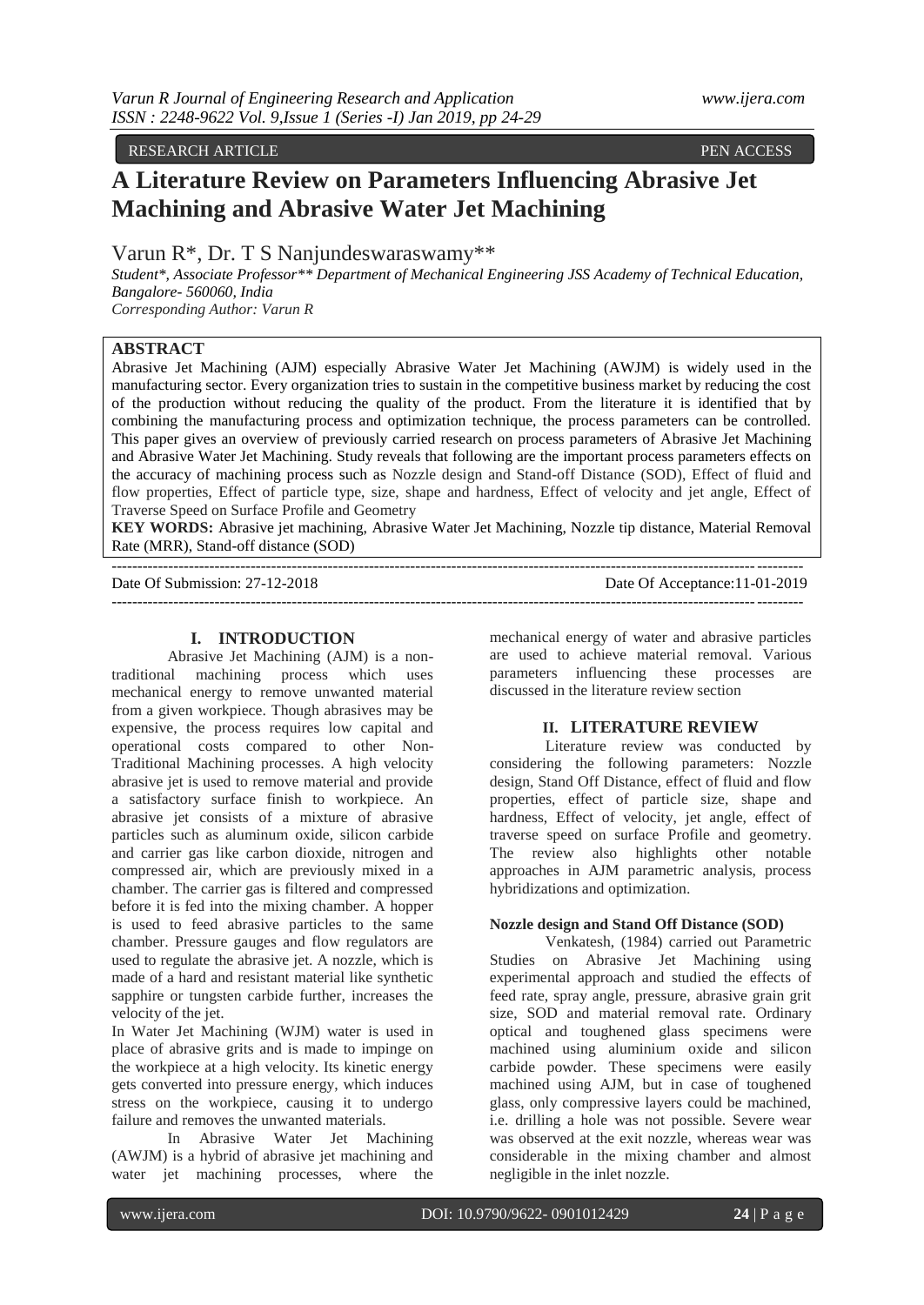Srikanth and Sreenivasa Rao (2014) conducted an experiment on ceramic material to study the influence of process parameters on Material Removal Rate (MRR) and kerf width. A direct proportionality was observed between the nozzle diameter and MRR. It was also observed that with a decrease in the nozzle tip distance from the work piece, divergence of the hole produced was reduced.

Park et al., (2004) considered parameters like Stand Off Distance (SOD) and nozzle diameter and noted the effect of these parameters on the shape of the groove. By performing SEM analysis, U shapes of the grooves were observed on the workpiece. Difficulty in machining the square type grooves accurately due to the basic characteristics of micro-AJM. Khan and Haque (2007) conducted a performance test on different abrasive materials in Abrasive Water Jet Machining of glass. Experiment reveals that width of cut increases as the SOD is increased. This is due to the divergent shape of the abrasive water-jet.

Jurisevic et al.,(2004) performed monitoring of abrasive water jet cutting using sound detection with a set objective of process control. It is claimed that this objective can be achieved by the detection of SOD during cutting. In order to monitor the SOD, the sound signals emitted during AWJ straight cut operations were analyzed with respect to time and frequency. This directly emphasizes on the significance of SOD in process control.

## **Effect of fluid and flow properties**

Williams and Rajurkar (1989) analyzed surface finish characteristics in abrasive flow machining by carrying experiments to study the effect of pressure and viscosity on material removal rate and surface finish. The material of the workpiece was also found to be an important factor determining the amount of metal removal. Using scanning electron microscopy, it was revealed that there was a significant improvement in surface finish within the first few cycles. Wavelength decomposition provided a detailed surface profile, which led to a better understanding of the mechanism of surface generation.

Loveless et al.,(1994) performed a study on various machining process such as turning, milling, grinding and wire electrical discharge machining to identify the effects of abrasive flow on surface finish. It is observed that the viscosity of the medium significantly affects the surface improvement, whereas extrusion pressure did not have a significant role. The initial surface condition of the workpiece also affected the amount of material removal.

Khan and Haque (2007) on their performance evaluation test on glass, demonstrated that the taper of cut decreases with increase in jet pressure for all the types of abrasives used. Nguyen et al.,(2008) studied the effect of liquid properties on the stability of an abrasive water jet. It was noted that a jet's stability increases with the addition of polymeric additives, as a consequence of increased fluid viscosity. Experimental model was devised and analyzed to develop a parametric model using dimensional analysis. From this model, the length of the jet-stable region was predicted.

#### **Effect of particle type, size, shape and hardness**

Wakuda et al.,(2003) conducted a study on material response to particle impact during abrasive jet machining of alumina ceramics. Study revealed that the employed abrasive grit properties have a crucial impact on the material response upon impact. Experiment showed that aluminium oxide abrasive led to roughening of the surface, whereas silicon carbide produced a relatively smooth surface. Synthetic diamond abrasive was found to induce more roughness upon impact. The underlying mechanisms influencing surface underlying mechanisms influencing surface roughness is highlighted in this paper.

Balasubramaniam et al., (2002) conducted a study on the shape of the surface generated by AJM. Analytical approach was used to generate a semi-empirical equation to obtain the shape of the surface generated by AJM. Changes in the entry side diameter were observed as input parameters were varied. Particle size was found to have a crucial impact on the normalized erosion profile, which is also influenced by SOD, central and peripheral line velocities.

Fowler et al., (2009) studied the effect of particle hardness and shape during the abrasive water jet milling process on titanium alloy Ti6Al4V. With an increase in abrasive particle hardness, the MRR and surface roughness was found to increase. However, there was no significant effect of shape factor and particle factor on surface waviness. Li et al., (2014) adopted Discrete Element Method – Computational Fluid Dynamics (DEM-CFD) approach to compare simulations of high speed micro-abrasive air jet machining with experimental investigations of the same for various inlet pressures and nozzle diameters. It was found that the results predicted by simulations were in good agreement with experimental findings with particle shape factors of 0.6 and 0.8, which correspond to "edged" and "round" abrasive grits. It is claimed that the particle sphericity plays a crucial role in affecting the aerodynamic behaviour of abrasive grits.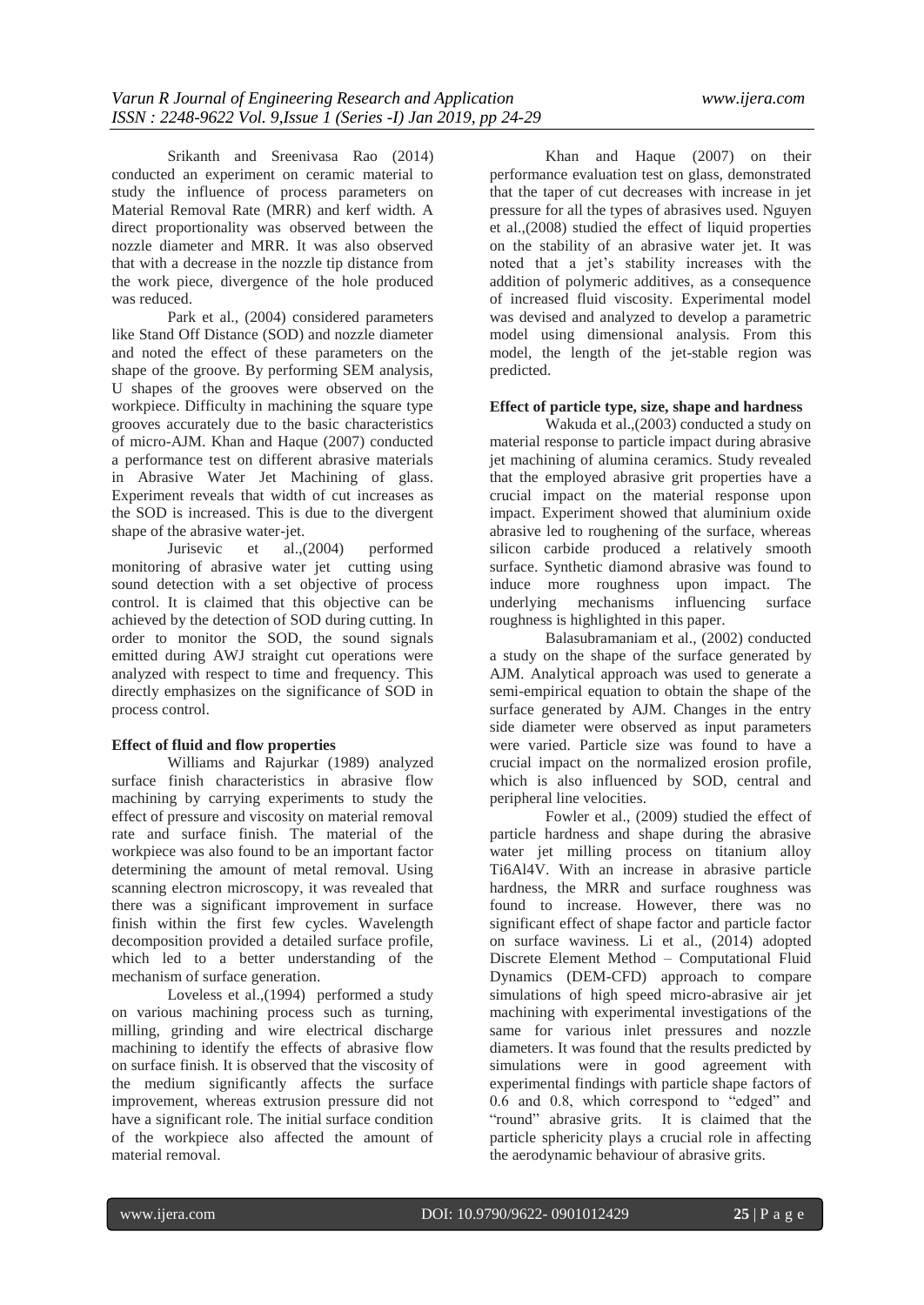## **Effect of velocity and jet angle**

Li et al., (2009) Conducted an analysis and modelling of particle velocities in microabrasive air jet. Based on the models developed, the particle velocities at the nozzle exit can be determined based on the nozzle length, particle mean diameter, particle density, air density and air flow velocity. Also, mathematical approach is adopted to determine a numerical solution to these models. Particle Image Velocimetry (PIV) is used to effectively measure the velocity distribution in the jets. It is noted that the model predictions are in good agreement with experimental results, with less than 4% average errors.

Yan et al.,(2014) studied processing characteristics of constrained abrasive jet polishing operation. In their experiment on K9 optical glass, properties such as velocity, jet angle and average Roughness surfaces were considered for analysis. Results demonstrated that an increase in abrasive jet velocity more than the experimental range decreases glass surface roughness value. Wang (1999) Performed abrasive water jet machining of polymer matrix composites and studied the effect of jet forward impact angle on the cutting performance. Variations in the kerf width, kerf taper angle, depth of cut, roughness with respect to jet impact angle are plotted for three different water pressures.

Matsumura et al., (2011) used CFD analysis to present crack-free abrasive water jet machining of micro grooves and fluid polishing of micro channels in glass material. Stagnation under the jet and the horizontal flow on the machining area were controlled to generate crack-free surfaces by the mask shape. Flow velocity was found to be high enough to polish the surface by restricting the direction of water flow. At low flow velocity, polishing performance was observed to be low because of the spreading action of the abrasive jet.

#### **Effect of Traverse Speed on Surface Profile and Geometry**

Hascalik et al., (2007) studied the effect of traverse speed on abrasive waterjet machining of Ti6 Al4 V alloy. Ti6Al 4V alloy, which is regarded as one of the most difficult alloys to machine using traditional methods was machined under varying traverse speeds by AWJM. The microstructure, kerf geometry, and other surface morphologies were examined using surface profilometry and Scanning Electron Microscopy (SEM). Experimental findings indicated a great significance of traverse speed on the machined surface profile.

Fowler et al., (2005) performed abrasive water-jet controlled depth milling of Ti6Al4V alloy. Investigations were done on the effects of jet–work piece traverse speed, number of passes of the jet and abrasive grit size on the MRR, surface waviness and surface roughness. Traverse speed is found to govern the material removal rate. An inverse proportionality between traverse speed and surface waviness was shown. However, as number of passes of the jet increases over the workpiece, waviness increases. Study reveals that roughness was not strongly influenced by traverse speed.

Gupta et al., (2014) while conducting AWJM experiments on marble for the minimization of kerf taper angle and kerf width noted that the nozzle traverse speed was the most significant factor affecting the top kerf width and the kerf taper angle. Wang et al.,(1999) conducted a study on abrasive water jet cutting process of metallic coated steel sheet noted using SEM analysis that micromachining and plastic deformation are the dominant cutting phenomena. An optimum water pressure with a small SOD was used while the traverse speed was selected as high as possible for through cuts, as it was noted that the traverse speed had a direct effect on the cutting rate. Based on the above considered optimizations, empirical models for kerf geometry and total quality were established for the prediction of AWJ cutting performance.

## **Other Notable Approaches in AJM parametric analysis**

Nouhi et al., (2015) dealt with the effect of particle size and SOD using the newly developed Shadow Mask Technology. Experimental data were collected using shadow mask and clamped mask technologies and the cross sectional profiles of channels were compared for various number of jet passes. Effect of mask thickness on the striking of abrasive particle on the work surface, effect of mask standoff were studied, whose data can be used in designing an appropriate mask according to the shape required to be cut.

Paul, et al., (1998) performed Analytical modelling of the total depth of cut in the abrasive water jet machining of polycrystalline brittle material. The mechanism of cutting seemed to be micro-cutting and intergranular fracture at shallow impact angles. Experimental verification showed good agreement of analytical model-derived value to actual observed total depth of cut. Hlaváč et al., (2009) discussed an experimental method for the investigation of the abrasive water jet cutting quality. Declination angle was chosen as an important parameter for the prediction and control of AWJ quality. The data values predicted from the theoretical model is verified experimentally over selected samples and it was demonstrated that it is usable for the calculation of cutting head tilting respective to traverse speed changes.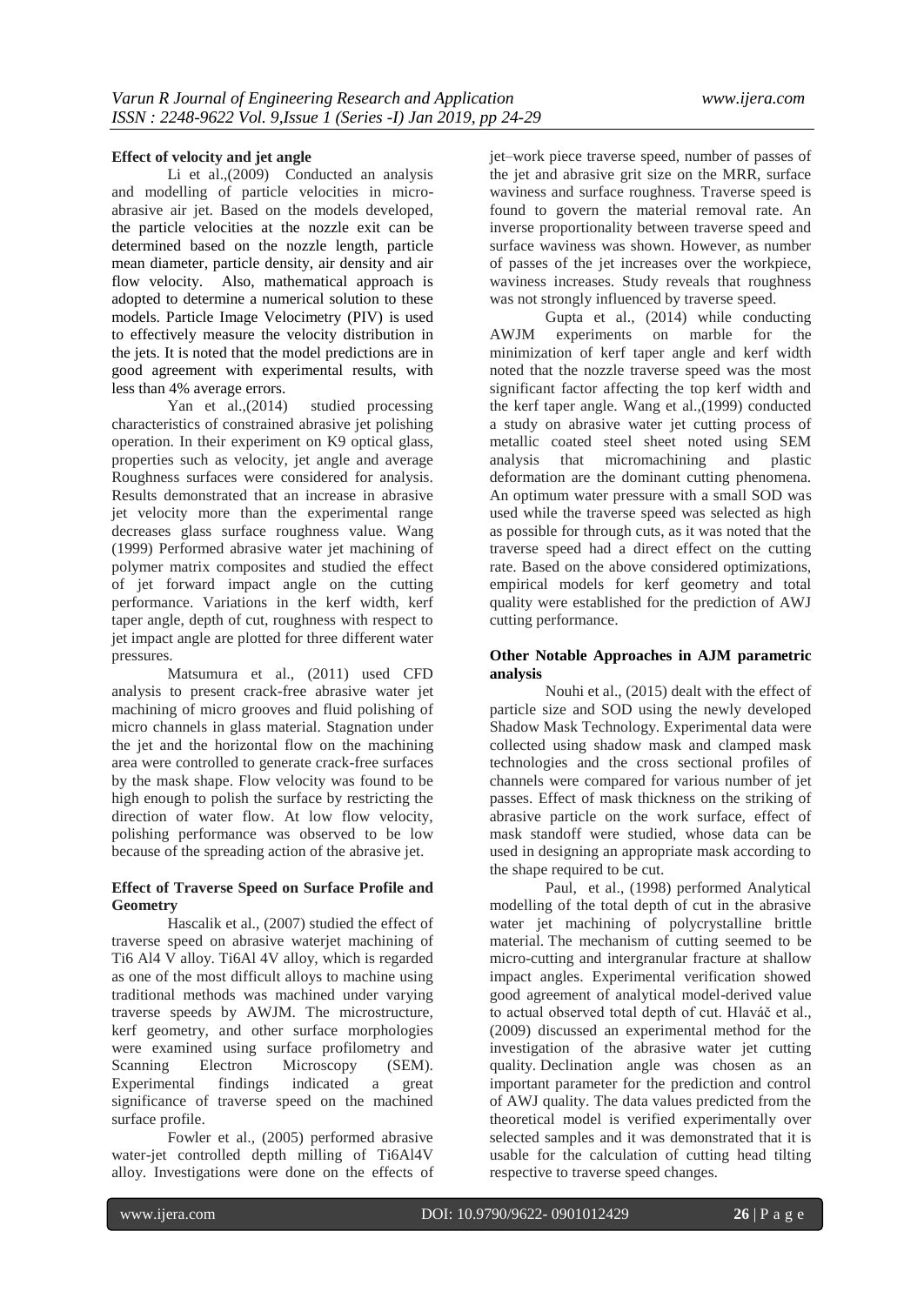## **Process Optimization**

Rao and Kalyankar (2013) developed a teaching-learning based optimization algorithm for the process optimization of selected non-traditional machining processes. Decision variables used in previously prescribed mathematical models were considered in this process for the parametric optimization of abrasive jet machining of brittle and ductile workpiece materials separately.

Jain et al., (2007) used genetic algorithms for the optimization of abrasive jet machining. Normal impact angle was kept constant throughout the machining process, and ranges of optimum values for material removal rate, mean radius of abrasive particles and their average velocity were suggested differently for ductile and brittle workpieces.

Parikh and Lam (2009) conducted an experiment on abrasive water jet machining process using neural networks to identify the process parameters. In this study "Back propagation" and "radial basis function networks" was the two neural network approaches proposed, result indicates that a better estimation of parameters for AWJM compared to earlier linear and non-linear regression models. A scope for a better estimation of parameters was identified, which requires collection of a larger set of inputoutput data values.

Jagannatha et al., (2012) used modified Taguchi method for parametric optimization of abrasive hot air jet machining of glass. Analysis of Variance (ANOVA) revealed that the temperature of carrier media was the most significant on material removal rate and surface roughness (Ra).Empirical equations are derived which can be employed to figure out a feasible range of parameters such as MRR and Ra. Reddy et al., (2018) proposed the use of trained Artificial Neural Networks (ANN) model for the optimization of AJM process. Four different control parameters were chosen, namely MRR, flow rate of abrasives, SOD and traverse speed. Input-output parametric combinations were varied to generate numerous optimum points and the best among those are graphically highlighted.

Çaydaş and Hascalık (2008) scrutinized abrasive waterjet machining process using artificial neural networks and regression analysis. From experimental data values, mathematical models were developed to predict surface roughness (Ra). Using machining parameters like traverse speed, water pressure, stand-off distance (SOD) and abrasive flow rate, a revised final empirical model was formulated for the prediction of surface roughness. Vijayaraghavan et al., (2015), addressed the need of energy consumption in abrasive machining in their study. They conducted an analysis of input process parameters on energy consumed in machining. A technique combining Multi-Adaptive Regression Splines (MARS) and Genetic Programming (GP) was used for computational modeling and it was verified experimentally. It was highlighted that the selection of optimum machining time and the appropriate type of abrasive is essential for achieving better environmental performance.

## **Hybridized AJM Innovations for MRR enhancement:**

Singh and Shan (2002) applied magnetic field around the workpiece being machined using abrasive flow machining (AFM) and noted an increase in material removal rate (compared with normal AFM). Empirical modelling revealed that the applied magnetic field significantly affects material removal and average roughness after machining at high flow rates. Lin et al., (2012) conducted studies and developed a novel hybrid process combining AJM and EDM. Experimental result showed that this hybrid approach is superior to the dry EDM in terms of material removal rate and fine surface integrities.

# **III. CONCLUSIONS:**

A substantial review of the research and development in AJM spanning many years is presented in this paper. There is a scope for the improvement in nozzle design, which would greatly help in optimizing the machining process for lower cost and faster production. Study on material behavior needs more attention in order to determine optimum values of crucial governing parameters like stand-off distance spray angle, pressure and feed rate for a variety of materials. Wide experimental investigations are required to get a better understanding of the relationship between various parameters influencing abrasive jet machining.

There is much scope of research in AJM to study the effect of abrasive particle size, shape and hardness through computational modeling. Flow visualization techniques can be effectively used to understand the underlying mechanisms. Integration of one or more non-conventional approaches with AJM (hybrid approach) appears to be very promising for industrial purposes. Further research is required in this regard. Attempts can be made to extend the range of constraints of mathematical models aiding optimization problems.

#### **REFERENCES**

[1]. Balasubramaniam, R., Krishnan, J., & Ramakrishnan, N. (2002). A study on the shape of the surface generated by abrasive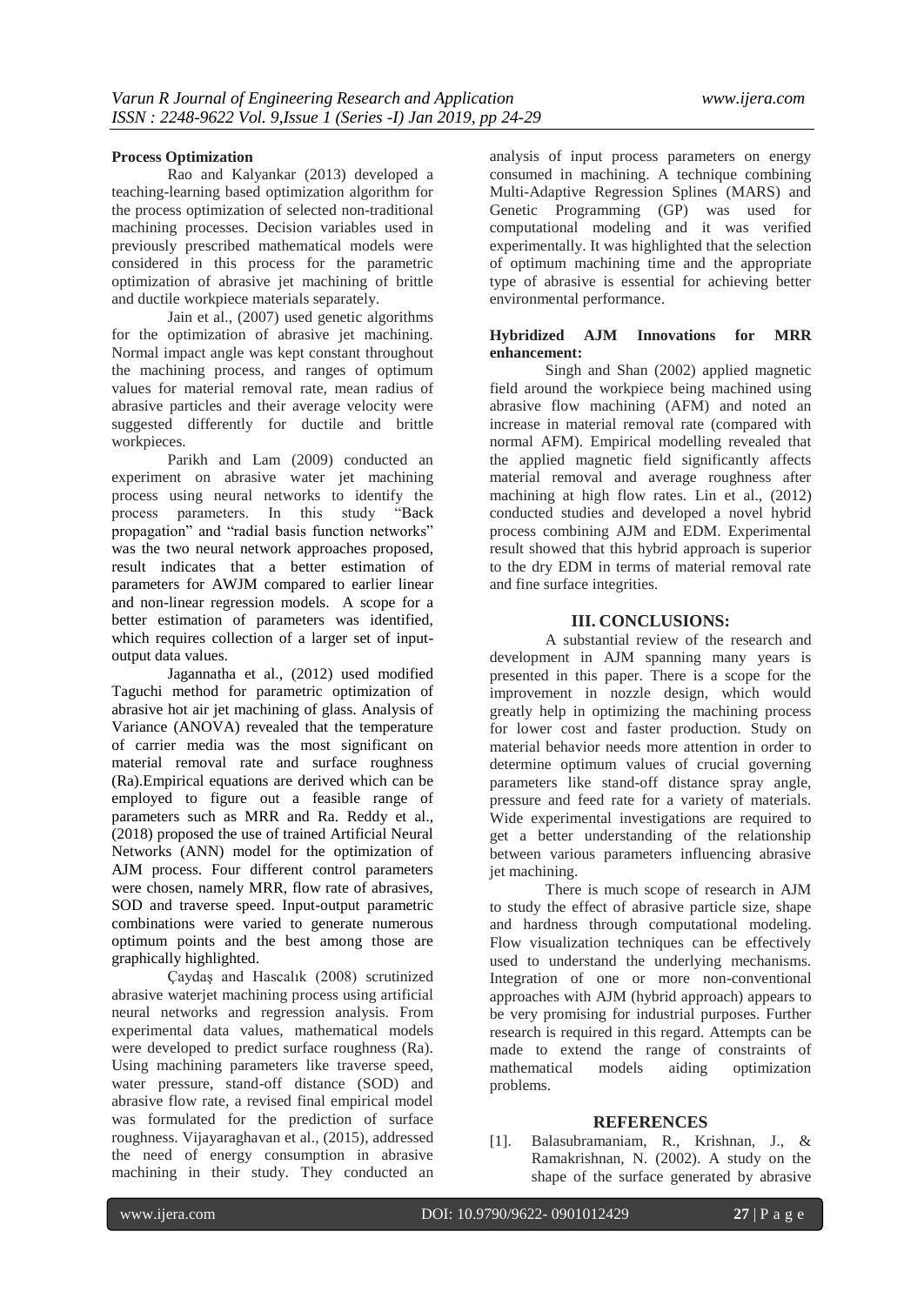jet machining. Journal of Materials Processing Technology, 121(1), 102-106.

- [2]. Çaydaş, U., & Hascalık, A. (2008). A study on surface roughness in abrasive waterjet machining process using artificial neural networks and regression analysis method. Journal of materials processing technology, 202(1-3), 574-582.
- [3]. Fowler, G., Pashby, I. R., & Shipway, P. H. (2009). The effect of particle hardness and shape when abrasive water jet milling titanium alloy Ti6Al4V. Wear, 266(7-8), 613-620.
- [4]. Fowler, G., Shipway, P. H., & Pashby, I. R. (2005). Abrasive water-jet controlled depth milling of Ti6Al4V alloy–an investigation of the role of jet–workpiece traverse speed and abrasive grit size on the characteristics of the milled material. Journal of materials processing technology, 161(3), 407-414
- [5]. Gupta, V., Pandey, P. M., Garg, M. P., Khanna, R., & Batra, N. K. (2014). Minimization of kerf taper angle and kerf width using Taguchi's method in abrasive water jet machining of marble. Procedia materials science, 6, 140-149.
- [6]. Hascalik, A., Çaydaş, U., & Gürün, H. (2007). Effect of traverse speed on abrasive waterjet machining of Ti–6Al–4V alloy. Materials & Design, 28(6), 1953- 1957.
- [7]. Hlaváč, L. M., Hlaváčová, I. M., Gembalová, L., Kaličinský, J., Fabian, S., Měšťánek, J., ... & Mádr, V. (2009). Experimental method for the investigation of the abrasive water jet cutting quality. Journal of Materials Processing Technology, 209(20), 6190-6195.
- [8]. Jagannatha, N., Hiremath, S. S., & Sadashivappa, K. (2012). Analysis and parametric optimization of abrasive hot air jet machining for glass using Taguchi method and utility concept. International Journal of Mechanical and materials engineering, 7(1), 9-15.
- [9]. Jain, N. K., Jain, V. K., & Deb, K. (2007). Optimization of process parameters of mechanical type advanced machining processes using genetic algorithms. International Journal of Machine Tools and Manufacture, 47(6), 900-919.
- [10]. Jurisevic, B., Brissaud, D., & Junkar, M. (2004). Monitoring of abrasive water jet (AWJ) cutting using sound detection. The International Journal of Advanced Manufacturing Technology, 24(9-10), 733- 737.
- [11]. Khan, A. A., & Haque, M. M. (2007). Performance of different abrasive materials during abrasive water jet machining of glass. Journal of materials processing technology, 191(1-3), 404-407.
- [12]. Li, H. Z., Wang, J., & Fan, J. M. (2009). Analysis and modelling of particle velocities in micro-abrasive air jet. International Journal of Machine Tools and Manufacture, 49(11), 850-858.
- [13]. Li, H., Lee, A., Fan, J., Yeoh, G. H., & Wang, J. (2014). On DEM–CFD study of the dynamic characteristics of high speed microabrasive air jet. Powder Technology, 267, 161-179.
- [14]. Lin, Y. C., Chen, Y. F., WANG, A. C., & Sei, W. L. (2012). Machining performance on hybrid process of abrasive jet machining and electrical discharge machining. Transactions of Nonferrous Metals Society of China, 22, s775-s780.
- [15]. Loveless, T. R., Williams, R. E., & Rajurkar, K. P. (1994). A study of the effects of abrasive-flow finishing on various machined surfaces. Journal of Materials Processing Technology, 47(1-2), 133-151.
- [16]. Matsumura, T., Muramatsu, T., & Fueki, S. (2011). Abrasive water jet machining of glass with stagnation effect. CIRP Annals-Manufacturing Technology, 60(1), 355-358.
- [17]. N., S., Tirumala, D., Gajjela, R & Das, R. (2018). ANN and RSM approach for modelling and multi objective optimization<br>of abrasive water jet machining of abrasive water jet machining process.Decision Science Letters , 7(4), 535- 548.
- [18]. Nguyen, T., Shanmugam, D. K., & Wang, J. (2008). Effect of liquid properties on the stability of an abrasive waterjet. International Journal of Machine Tools and Manufacture, 48(10), 1138-1147.
- [19]. Nouhi, A., Lari, M. S., Spelt, J. K., & Papini, M. (2015). Implementation of a shadow mask for direct writing in abrasive jet micro-machining. Journal of materials processing technology, 223, 232-239.
- [20]. Parikh, P. J., & Lam, S. S. (2009). Parameter estimation for abrasive water jet machining process using neural networks. The International Journal of Advanced Manufacturing Technology, 40(5-6), 497- 502.
- [21]. Park, D. S., Cho, M. W., Lee, H., & Cho, W. S. (2004). Micro-grooving of glass using micro-abrasive jet machining. Journal of materials processing technology, 146(2), 234-240.